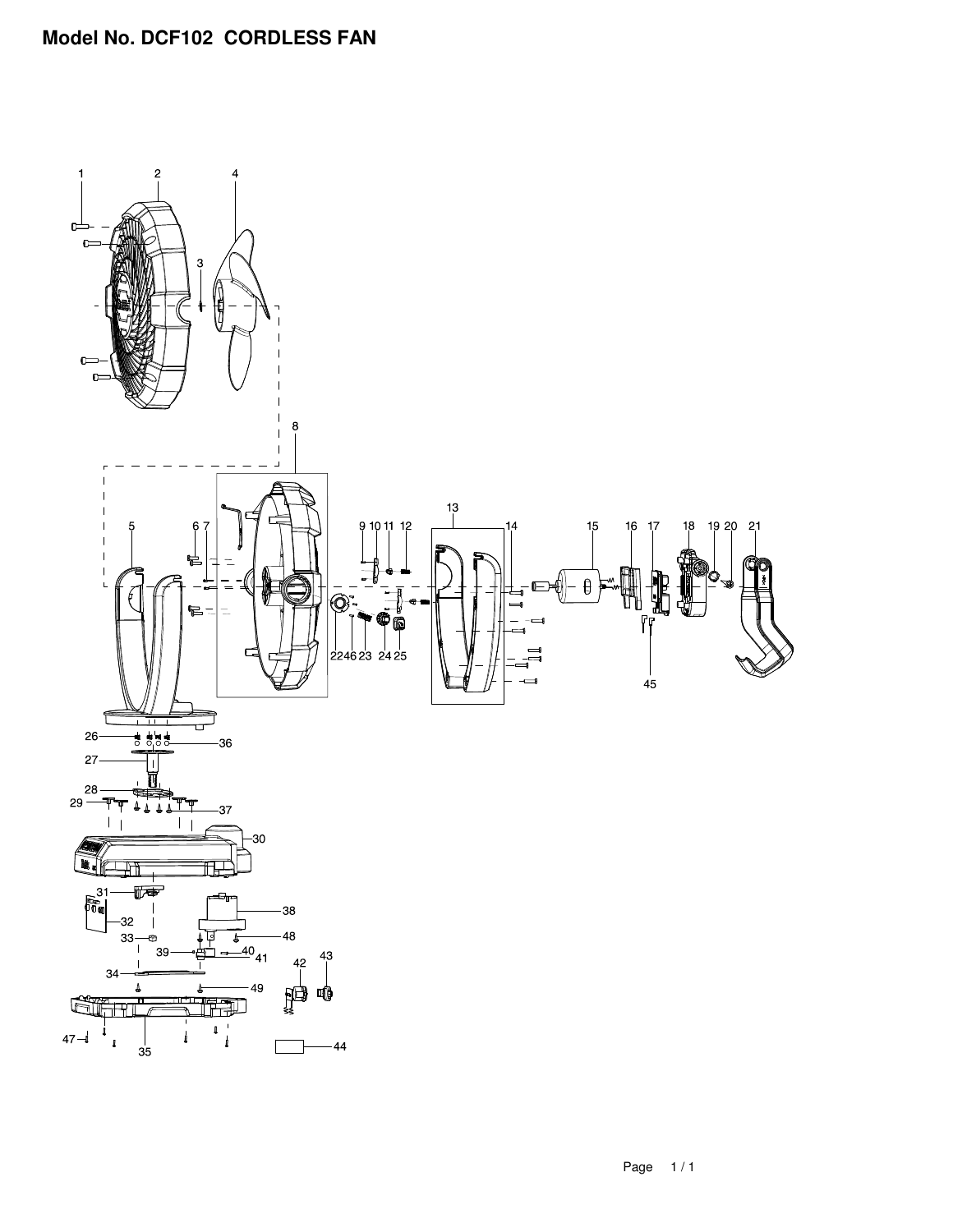## **Model No. DCF102 CORDLESS FAN**

| Item    | Parts No.  | Description                           | I/C | Qty                     | N/O      | Opt. 1   | Opt. 2 | Note |
|---------|------------|---------------------------------------|-----|-------------------------|----------|----------|--------|------|
| 001     | TE00000201 | <b>HEX TAPPING SCREW 4X14</b>         |     | 4                       |          | 73181500 |        |      |
| 002     | TE00000258 | FRONT COVER OF THE BODY               |     | 1                       |          |          |        |      |
| 003     | TE00000199 | <b>CIRCLIP</b>                        |     | 1                       |          | 73182990 |        |      |
| 004     | TE00000186 | <b>FAN BLADE</b>                      |     | 1                       |          | 73182990 |        |      |
| 005     | TE00000259 | FRONT COVER OF THE STAND              |     | 1                       |          |          |        |      |
| 006     | TE00000202 | SCREW 3X10                            |     | 4                       |          | 73181500 |        |      |
| 007     | TE00000206 | P.H. SCREW M3X5                       |     | 2                       |          | 73181500 |        |      |
| 008     | TE00000260 | <b>BACK COVER OF THE BODY</b>         |     | $\mathbf{1}$            |          |          |        |      |
| 009     | TE00000203 | SELF-TAPPING SCREW 2.5X8              |     | 4                       |          | 73181500 |        |      |
| 010     | TE00000189 | STOPPER SUPPORT                       |     | 2                       |          | 73182990 |        |      |
| 011     | TE00000190 | <b>STOPPER</b>                        |     | $\overline{\mathbf{c}}$ |          | 73182990 |        |      |
| 012     | TE00000197 | SPRING1                               |     | $\overline{c}$          |          | 73209090 |        |      |
| 013     | TE00000261 | BACK COVER OF THE SUPPORT             |     | 1                       |          |          |        |      |
| 014     | TE00000204 | SCREW 3X14                            |     | 8                       |          | 73181500 |        |      |
| 015     | TE00000262 | MOTOR AND LEAD                        |     | 1                       |          |          |        |      |
| 016     | TE00000263 | <b>CLAMPING PARTS OF BATTERY TOUL</b> |     | $\mathbf{1}$            |          |          |        |      |
| 017     | TE00000313 | <b>TERMINAL</b>                       |     | 1                       |          |          |        |      |
| 018     | TE00000264 | THE BATTERY HOUSING                   |     | 1                       |          |          |        |      |
| 019     | TE00000191 | STOPPER FOR HOOK AND HANDLE           |     | 2                       |          | 73182990 |        |      |
| 020     | TE00000205 | CROSS BELT PAD SCREWS 4X10            |     | $\overline{\mathbf{c}}$ |          | 73181500 |        |      |
| 021     | TE00000265 | <b>HOOK&amp;HANDLE</b>                |     | 1                       |          |          |        |      |
| 022     | TE00000266 | <b>HEAD-LOCK ALUMINUM PARTS1</b>      |     | 1                       |          |          |        |      |
| 023     | TE00000267 | SPRING(LARGE)                         |     | 1                       |          |          |        |      |
| 024     | TE00000268 | HEAD-LOCK ALUMINUM PARTS2             |     | $\mathbf{1}$            |          |          |        |      |
| 025     | TE00000269 | <b>HEAD-LOCK BUTTON</b>               |     | 1                       |          |          |        |      |
| 026     | TE00000270 | SPRING(MIDDLE)                        |     | 4                       |          |          |        |      |
| 027     | TE00000271 | PRINCIPAL AXIS                        |     | 1                       |          |          |        |      |
| 028     | TE00000272 | PRESSING/FIXING PART(FOR PRINC        |     | 1                       |          |          |        |      |
| 029     | TE00000089 | POM PLATE                             |     | 4                       | $^\star$ |          |        |      |
| $029-1$ | TE00000474 | <b>POM PLATE</b>                      | O   | 4                       |          |          |        |      |
| 030     | TE00000273 | UP COVER OF THE BASE                  |     | 1                       |          |          |        |      |
| 031     | TE00000274 | SHAKE HEAD-POM 1                      |     | 1                       |          |          |        |      |
| 032     | TE00000275 | PCB                                   |     | 1                       |          |          |        |      |
| 033     | TE00000276 | NUT M8                                |     | 1                       |          |          |        |      |
| 034     | TE00000277 | SHAKE HEAD -CONNECTION IRON           |     | 1                       |          |          |        |      |
| 035     | TE00000278 | LOWER COVER OF THE BASE               |     | 1                       |          |          |        |      |
| 036     | TE00000063 | STEEL BALL 6                          |     | 4                       |          |          |        |      |
| 037     | TE00000279 | <b>TAPPING SCREW 3X8</b>              |     | 4                       |          |          |        |      |
| 038     | TE00000280 | <b>SUB MOTOR</b>                      |     | 1                       |          |          |        |      |
| 039     | TE00000281 | NUT M3                                |     | $\mathbf{1}$            |          |          |        |      |
| 040     | TE00000102 | PHILLIPS HEAD SCREW M3X14             |     | 1                       |          |          |        |      |
| 041     | TE00000282 | SHAKE HEAD-POM 2                      |     | 1                       |          |          |        |      |
| 042     | TE00000283 | FIXED PART OF DC BASE                 |     | 1                       |          |          |        |      |
| 043     | TE00000192 | CHARGING SOCKET PLUG                  |     | 1                       |          | 85369090 |        |      |
| 044     | TE00000308 | <b>RAITING LABEL</b>                  |     | 1                       |          |          |        |      |
| 045     | TE00000284 | LEAD WITH INSERTING PIECE             |     | 2                       |          |          |        |      |
| 046     | TE00000203 | SELF-TAPPING SCREW 2.5X8              |     | 3                       |          | 73181500 |        |      |
| 047     | TE00000204 | SCREW 3X14                            |     | 6                       |          | 73181500 |        |      |